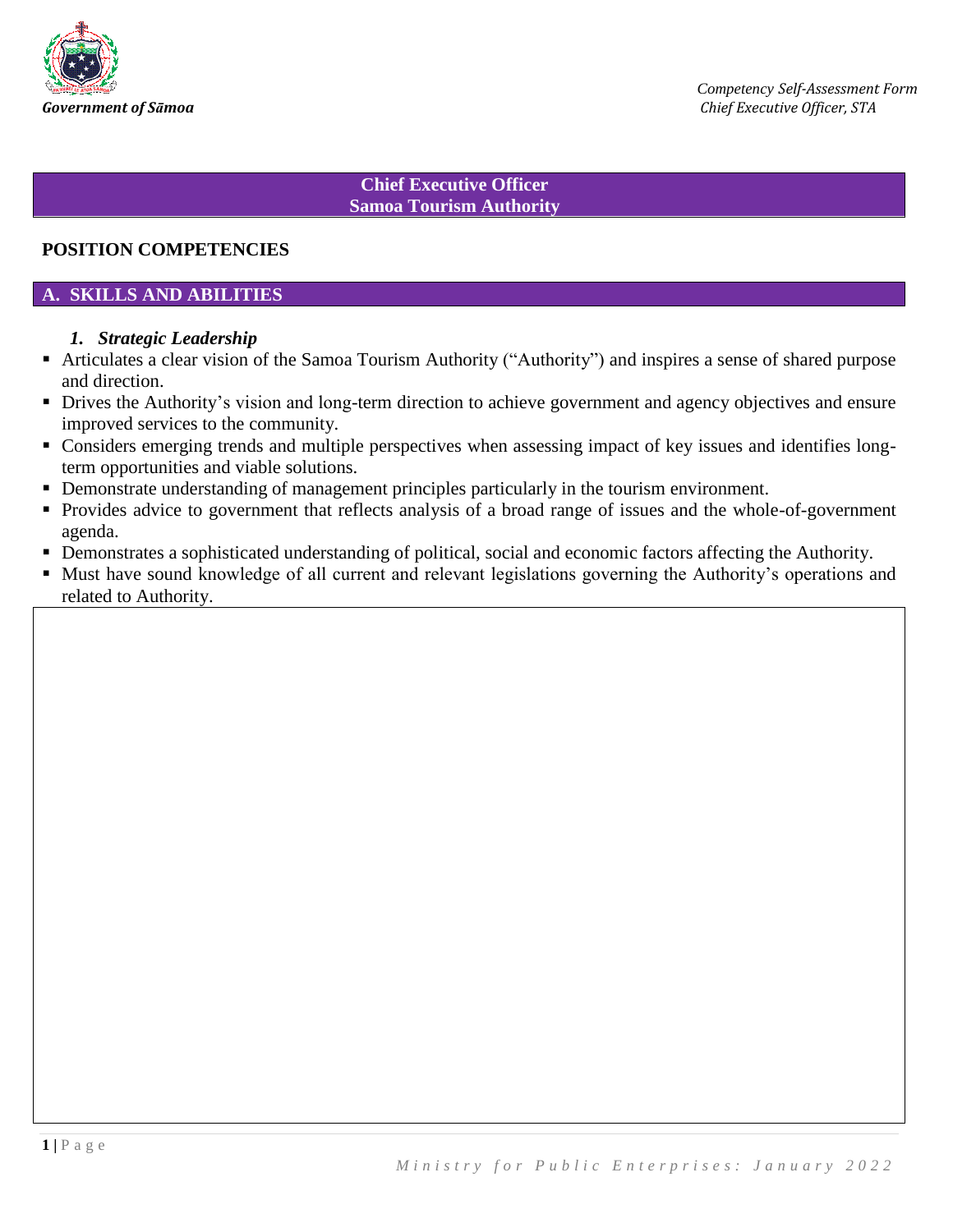

## *2. Building Relationships*

- Builds and sustains relationships within the Public Body, with the Minister, across the Public Service, across agencies and with a diverse range of external stakeholders.
- Drives a culture of collaboration, participation and values diverse viewpoints to enhance operations.
- Recognizes importance of consultation, stakeholder engagement and fostering teamwork.
- Encourages and maintains a performance culture ensuring regular feedback and recognition of achievement.
- Empowers, mentors and engages in activities to sustain morale.
- Being able to communicate the big picture clearly to a wide range of internal and external audience with precision, confidence and in an articulate manner.

## *3. Delivers and Achieves Results/Outcomes*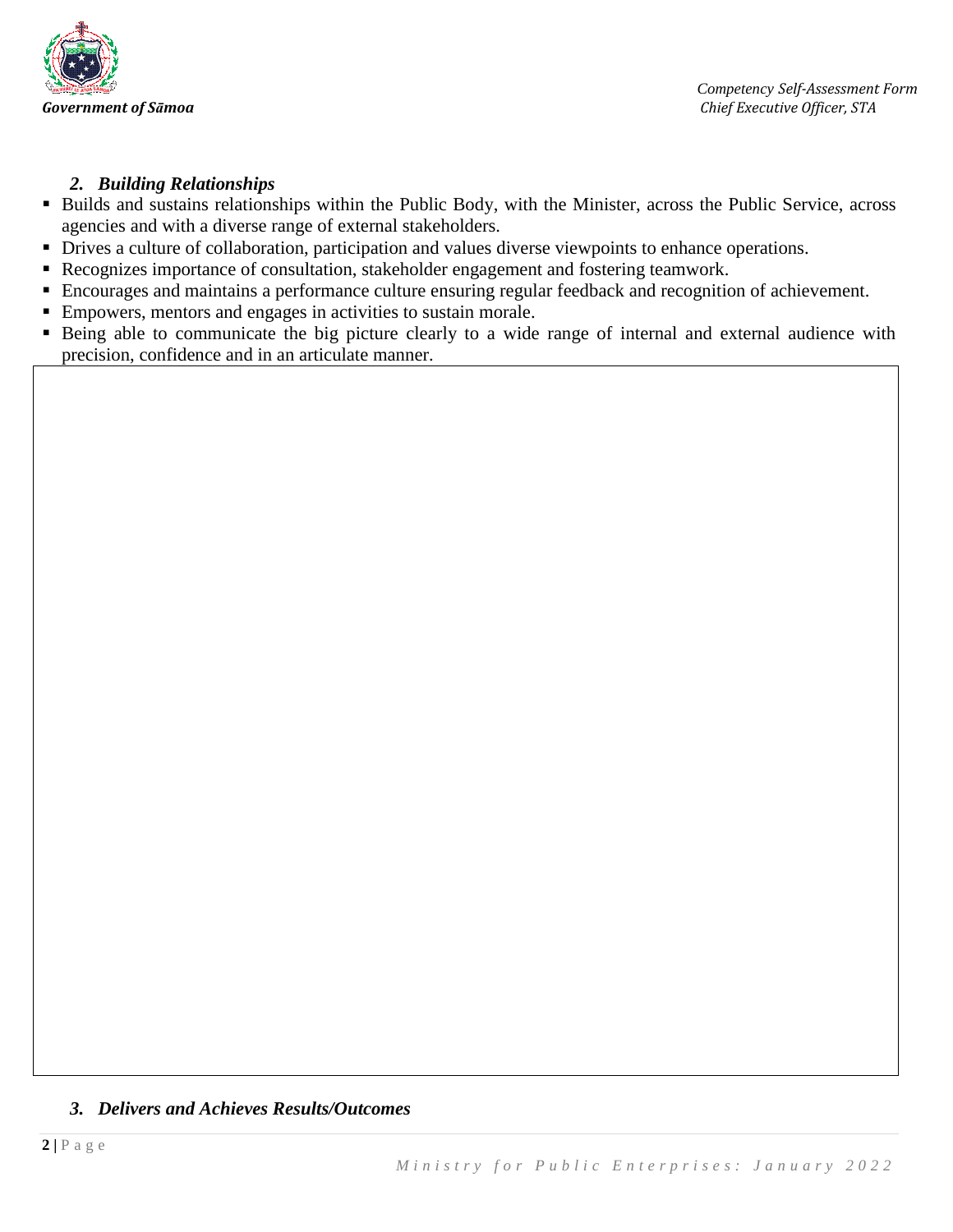

- Drives a culture of achievement and commitment to achieving outcomes beyond expectations.
- Drives activities that support organizational sustainability, operational efficiency and flexible resource management.
- Drives and steers the change agenda and demonstrates understanding of the complex range of factors which effect change.
- Drives an efficient and effective system of reporting progress and evaluation results.
- Engenders a culture of accountability and transparency.
- Optimizes professional expertise to improve overall performance and delivery of organizational outcomes.

# **B. PERSONAL ATTRIBUTES**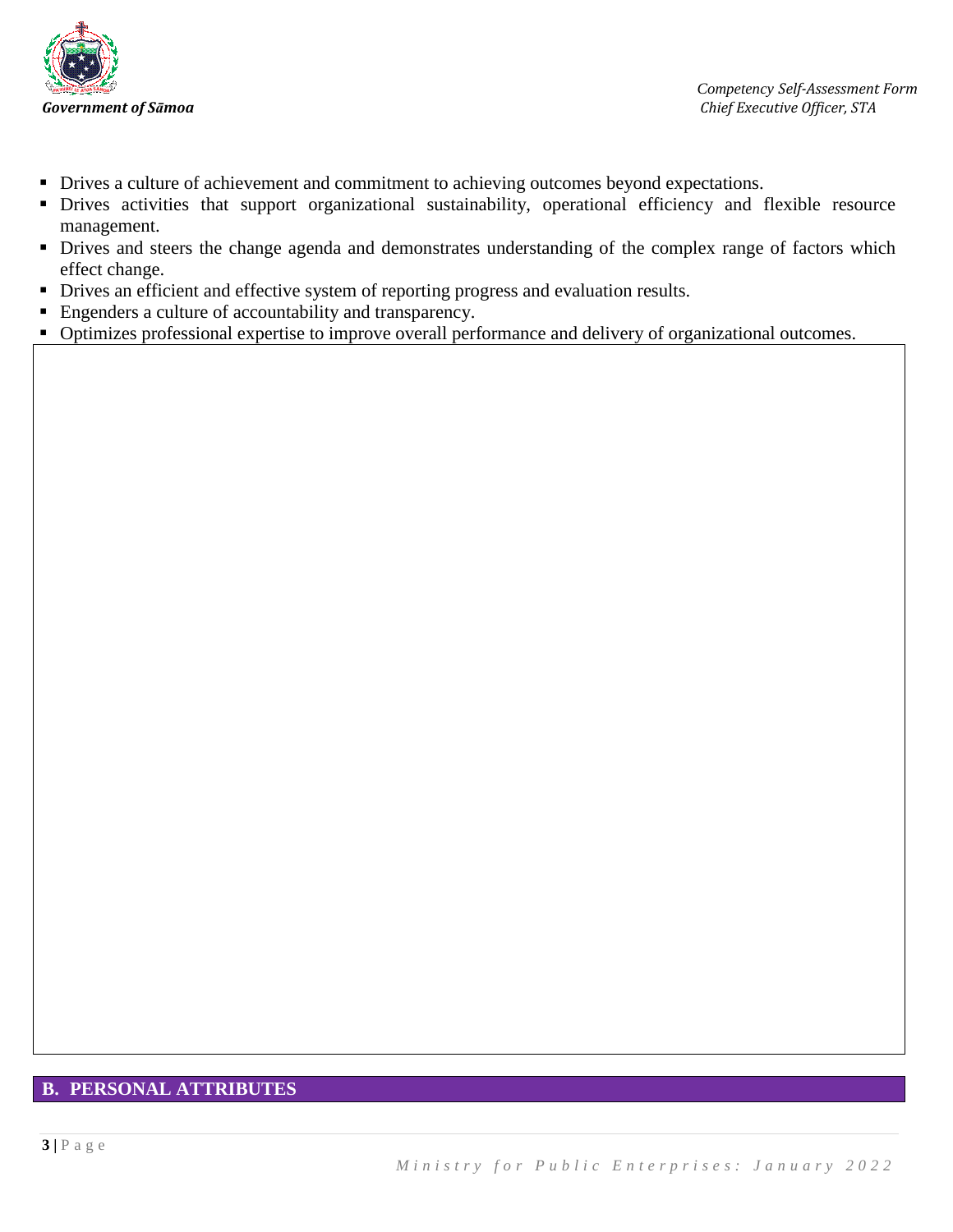

## *1. Integrity/Ethics*

- **Provides impartial and forthright advice.**
- Models high standard of ethics and probity.
- Is widely trusted and seen as a direct, truthful and courageous individual.
- Serves the Government of the day irrespective of personal preferences.
- Exemplifies integrity and personifies Values of honesty, impartiality, service, respect, transparency, accountability, efficiency and effectiveness.

## *2. Commitment & Personal Drive*

- Takes responsibility and initiates timely action to resolve issues.
- If Is prepared to make tough corporate decisions to achieve desired outcomes.
- Accepts accountability for mistakes made in the organization and ensures corrective action is taken.

### *3. Intellect and Judgment*

 Is intellectually sharp and exhibits a sophisticated understanding of the environment affecting whole-ofgovernment agenda and impacts on the Authority.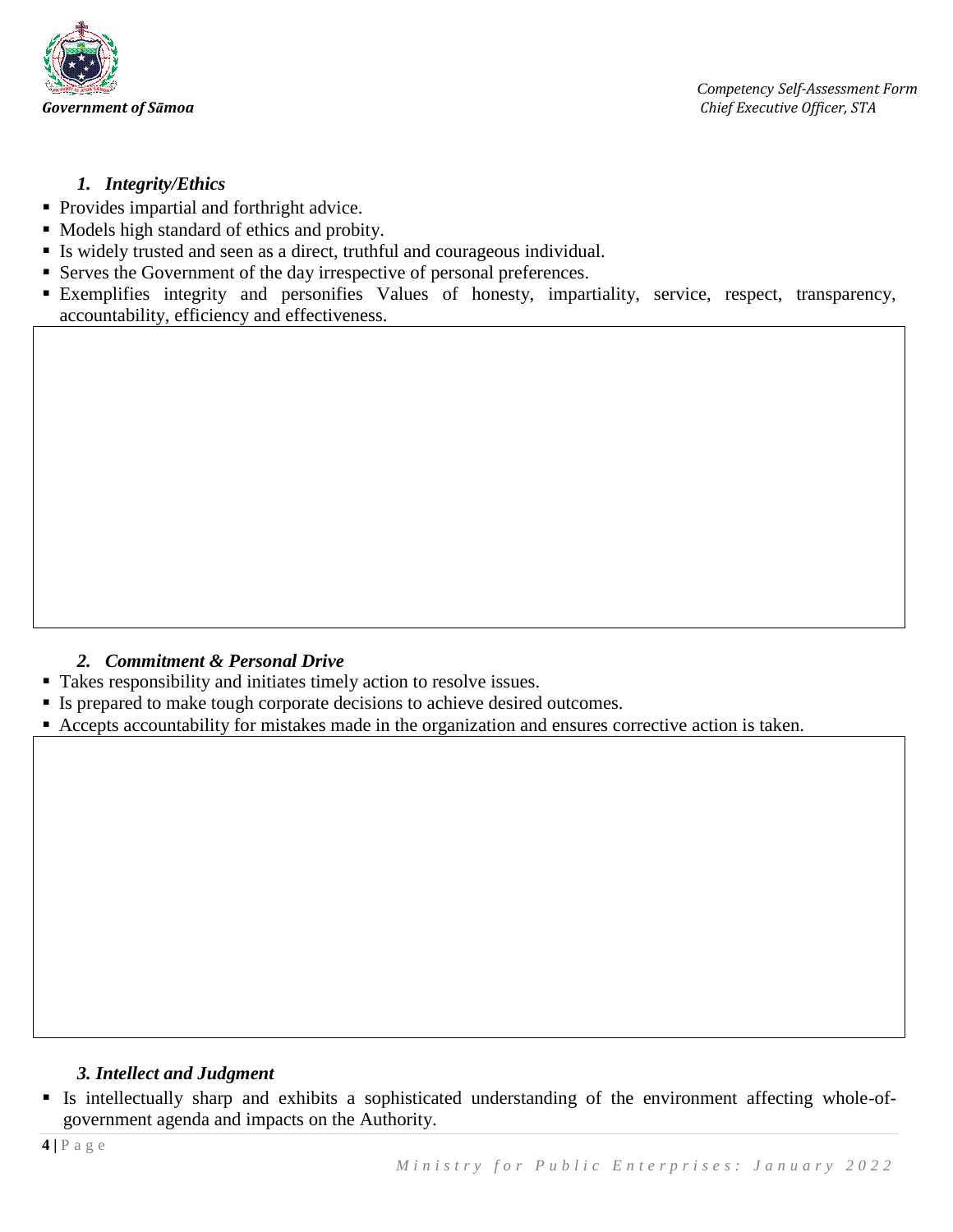

- Shows levels of high analytical, conceptual and innovative thinking.
- Proficiently handles concepts and complexity, blends analysis and insight to effectively inform and enhance organizational performance.
- Anticipates implications and applies effective judgment to develop solutions.

## *3. Creativity and Innovation*

- Consistently generates and employs original ideas, tackling both simple and complex problems.
- Pursues new methods and solutions, thinks outside the box, connects disparate ideas and is unafraid to use unorthodox methods.
- **Brings out the best in others in brainstorming sessions or one-on-one, leading them to discover new** connections, new solutions and new ways of doing the job.